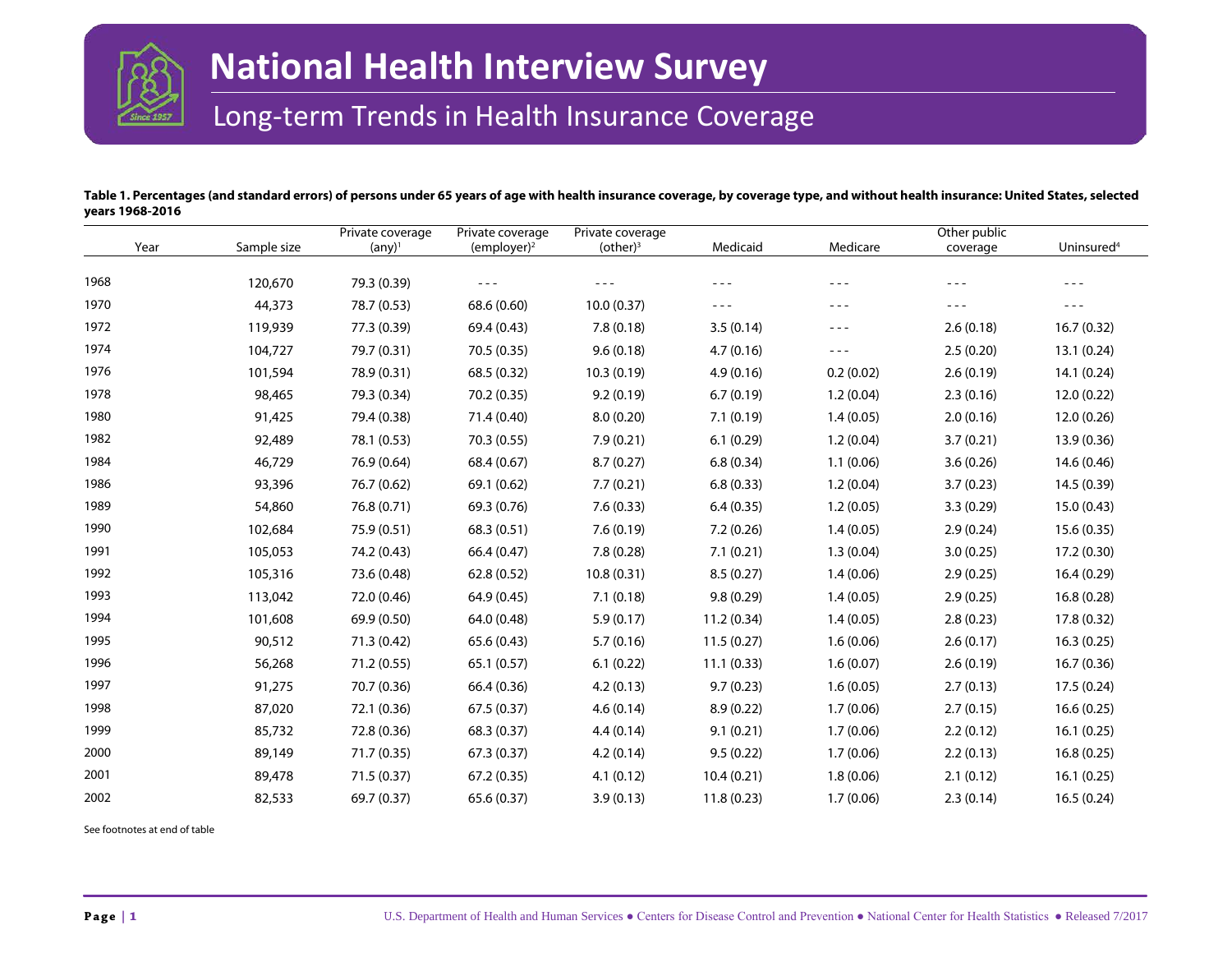|      |             | Private coverage | Private coverage | Private coverage |             |            | Other public |                        |
|------|-------------|------------------|------------------|------------------|-------------|------------|--------------|------------------------|
| Year | Sample size | $(\text{any})^1$ | $(employer)^2$   | $(other)^3$      | Medicaid    | Medicare   | coverage     | Uninsured <sup>4</sup> |
|      |             |                  |                  |                  |             |            |              |                        |
| 2003 | 81,596      | 68.9 (0.40)      | 64.4 (0.41)      | 4.0(0.15)        | 12.3(0.25)  | 1.8(0.06)  | 2.4(0.17)    | 16.5(0.26)             |
| 2004 | 83,357      | 68.8 (0.39)      | 64.0 (0.39)      | 4.6(0.14)        | 12.5(0.24)  | 1.8(0.06)  | 2.4(0.12)    | 16.4(0.23)             |
| 2005 | 87,077      | 68.2 (0.40)      | 63.6 (0.40)      | 4.4(0.14)        | 12.9(0.25)  | 1.8 (0.06) | 2.5(0.13)    | 16.4(0.24)             |
| 2006 | 67,066      | 66.3 (0.48)      | 61.5(0.48)       | 4.6(0.17)        | 14.0(0.32)  | 2.1(0.08)  | 2.5(0.14)    | 17.0 (0.29)            |
| 2007 | 67,065      | 66.8(0.45)       | 61.6(0.46)       | 4.9(0.17)        | 13.9(0.30)  | 2.1(0.08)  | 2.7(0.17)    | 16.6(0.29)             |
| 2008 | 65,495      | 65.6 (0.46)      | 60.5(0.46)       | 4.8(0.19)        | 14.7(0.32)  | 2.3(0.08)  | 2.7(0.16)    | 16.8(0.29)             |
| 2009 | 78,011      | 63.3(0.49)       | 58.0 (0.48)      | 5.0(0.17)        | 16.1(0.33)  | 2.3(0.08)  | 2.9(0.18)    | 17.5 (0.28)            |
| 2010 | 79,336      | 61.7(0.47)       | 56.6 (0.45)      | 4.8(0.15)        | 16.9(0.29)  | 2.3(0.07)  | 3.1(0.15)    | 18.2 (0.29)            |
| 2011 | 89,060      | 61.8(0.45)       | 56.4 (0.44)      | 4.8(0.15)        | 17.8(0.31)  | 2.4(0.07)  | 3.0(0.11)    | 17.2 (0.24)            |
| 2012 | 94,247      | 61.8(0.41)       | 56.9 (0.42)      | 4.4(0.14)        | 18.0 (0.28) | 2.4(0.07)  | 3.0(0.14)    | 16.9(0.24)             |
| 2013 | 104,204     | 61.8(0.42)       | 56.6 (0.42)      | 4.7(0.15)        | 18.1 (0.28) | 2.6(0.07)  | 3.0(0.13)    | 16.7(0.25)             |
| 2014 | 116,682     | 63.7(0.41)       | 56.4 (0.42)      | 6.4(0.17)        | 19.6 (0.30) | 2.5(0.08)  | 3.1(0.17)    | 13.3(0.22)             |
| 2015 | 103,520     | 65.5(0.42)       | 57.4 (0.43)      | 7.7(0.18)        | 20.6(0.35)  | 2.6(0.08)  | 3.0(0.16)    | 10.6(0.19)             |
| 2016 | 96,794      | 65.3 (0.42)      | 57.2 (0.44)      | 7.7(0.17)        | 21.3(0.34)  | 2.8(0.08)  | 2.9(0.13)    | 10.3(0.22)             |

## **Table 1. Percentages (and standard errors) of persons under 65 years of age with health insurance coverage, by coverage type, and without health insurance: United States, selected years 1968-2016—***continued*

- - - Data not available.

<sup>1</sup>Includes persons covered by private coverage obtained through an employer, purchased directly, or obtained through any other means. Beginning in 2014, private coverage also includes plans purchased through the Health Insurance Marketplace or a state-based exchange. Excludes plans that paid for only one type of service such as accidents or dental care.

<sup>2</sup>The category "Private coverage (employer)" is private insurance originally obtained through a present or former employer or union; this also includes private insurance obtained through the workplace, self-employment, or professional association.

The category "Private coverage (other)" includes persons who are covered by private insurance that is directly purchased as well as plans obtained through school or other means. Beginning in 2014, this category also includ plans purchased through the Health Insurance Marketplace or a state-based exchange.

4 A person was defined as uninsured if he or she did not have any private health insurance, Medicare (1976+), Medicaid, State Children's Health Insurance Program (SCHIP) (1999+), state-sponsored (1982-1989, 1992+) or other government-sponsored health plan (1997+), or military-related coverage. A person was also defined as uninsured if he or she had only Indian Health Service coverage or had only a private plan that paid for one type of service such as accidents or dental care.

NOTES: Percentages do not add to 100 because a small percentage of persons reported more than one type of coverage. Estimates are based on household interviews of a sample of the civilian noninstitutionalized population. In this table, unknown values (responses coded as "refused," "not ascertained," or "don't know") were not counted in the denominators when calculating estimates. For private health insurance coverage, this may result in th percentage with "private coverage (employer)" and the percentage with "private coverage (other)" not adding up to the percentage with "private coverage (any)." For a full description of the methodology used for these table see the report entitled "Health Insurance Coverage Trends, 1959-2007: Estimates from the National Health Interview Survey" [\(https://www.cdc.gov/nchs/data/nhsr/nhsr017.pdf\).](https://www.cdc.gov/nchs/data/nhsr/nhsr017.pdf)

SOURCE: NCHS, National Health Interview Survey, health insurance supplements (prior to 1997) and family core questionnaire (starting with 1997).

ACKNOWLEDGEMENTS: This table is an update of Table 1 from the report entitled "Health Insurance Coverage Trends, 1959–2007: Estimates from the National Health Interview Survey" which was released in July 2009 [\(https://www.cdc.gov/nchs/data/nhsr/nhsr017.pdf\).](https://www.cdc.gov/nchs/data/nhsr/nhsr017.pdf) This table was produced by Robin A. Cohen of the National Center for Health Statistics, Division of Health Interview Statistics, Centers for Disease Control and Prevention.

#### **Suggested citation**

Cohen RA. Long-term trends in health insurance: Estimates from the National Health Interview Survey, United States, 1968–2016. National Center for Health Statistics. July 2017. Available from: [https://www.cdc.gov/nchs/health\\_policy/coverage\\_and\\_access.htm.](https://www.cdc.gov/nchs/health_policy/coverage_and_access.htm)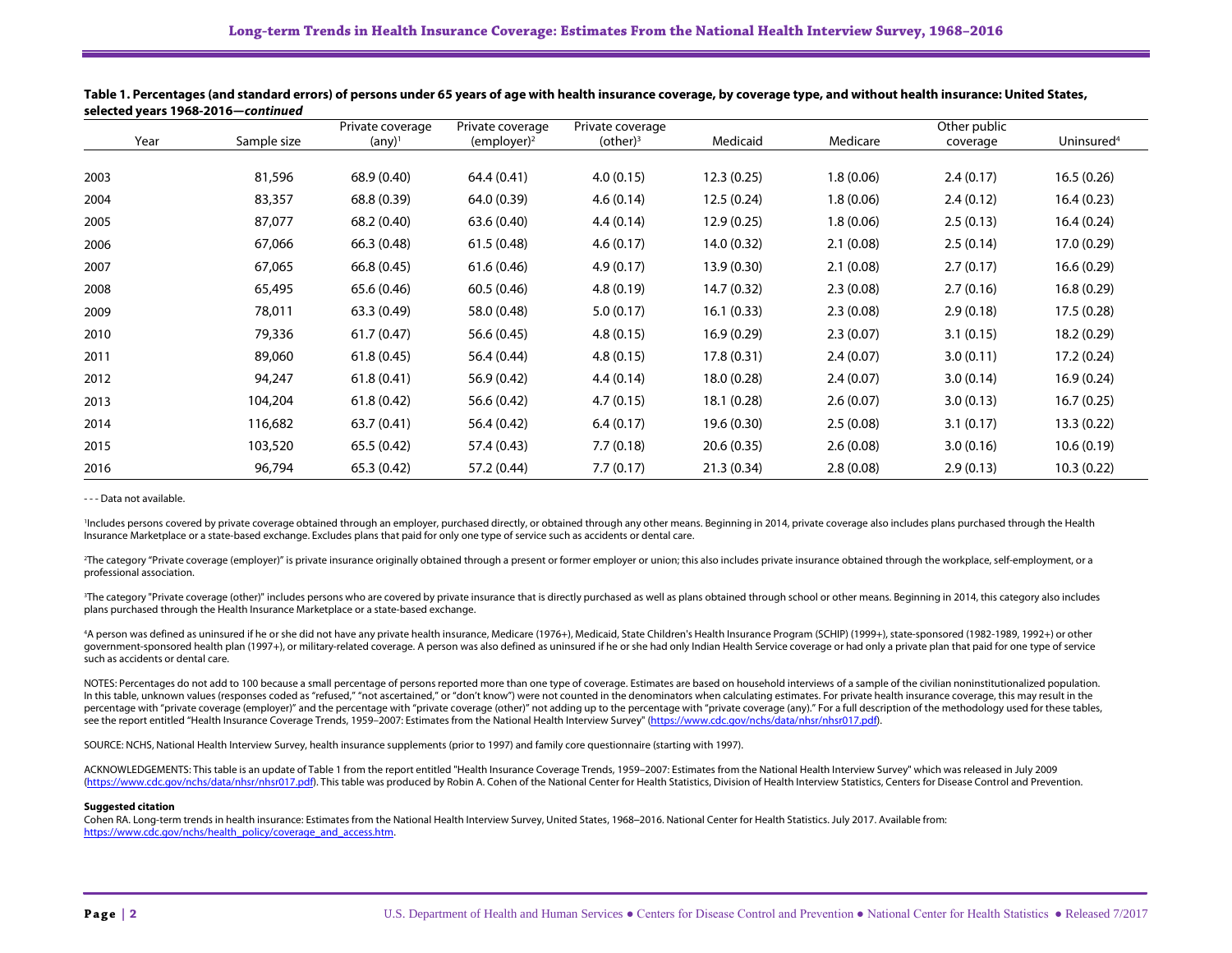|      | Population under | Private coverage | Private coverage                                                                                                                                                                                                                                                                                                                                                                             | Private coverage                                                                                                                                                                                                                                                                                                                                                                             | Other public                                                                                                                                                                                                                                                                                                                                                                                 |                                                                                                                                                                                                                                                                                                                                                                                              |                                                                                                                                                                                                                                                                                                                                                                                              |                                                                                                                                                                                                                                                                                                                                                                                              |  |
|------|------------------|------------------|----------------------------------------------------------------------------------------------------------------------------------------------------------------------------------------------------------------------------------------------------------------------------------------------------------------------------------------------------------------------------------------------|----------------------------------------------------------------------------------------------------------------------------------------------------------------------------------------------------------------------------------------------------------------------------------------------------------------------------------------------------------------------------------------------|----------------------------------------------------------------------------------------------------------------------------------------------------------------------------------------------------------------------------------------------------------------------------------------------------------------------------------------------------------------------------------------------|----------------------------------------------------------------------------------------------------------------------------------------------------------------------------------------------------------------------------------------------------------------------------------------------------------------------------------------------------------------------------------------------|----------------------------------------------------------------------------------------------------------------------------------------------------------------------------------------------------------------------------------------------------------------------------------------------------------------------------------------------------------------------------------------------|----------------------------------------------------------------------------------------------------------------------------------------------------------------------------------------------------------------------------------------------------------------------------------------------------------------------------------------------------------------------------------------------|--|
| Year | age 65           | $(\text{any})^1$ | $(employer)^2$                                                                                                                                                                                                                                                                                                                                                                               | $(other)^3$                                                                                                                                                                                                                                                                                                                                                                                  | Medicaid                                                                                                                                                                                                                                                                                                                                                                                     | Medicare                                                                                                                                                                                                                                                                                                                                                                                     | coverage                                                                                                                                                                                                                                                                                                                                                                                     | Uninsured <sup>4</sup>                                                                                                                                                                                                                                                                                                                                                                       |  |
| 1968 | 177.1            | 140.5            | $\frac{1}{2} \frac{1}{2} \frac{1}{2} \frac{1}{2} \frac{1}{2} \frac{1}{2} \frac{1}{2} \frac{1}{2} \frac{1}{2} \frac{1}{2} \frac{1}{2} \frac{1}{2} \frac{1}{2} \frac{1}{2} \frac{1}{2} \frac{1}{2} \frac{1}{2} \frac{1}{2} \frac{1}{2} \frac{1}{2} \frac{1}{2} \frac{1}{2} \frac{1}{2} \frac{1}{2} \frac{1}{2} \frac{1}{2} \frac{1}{2} \frac{1}{2} \frac{1}{2} \frac{1}{2} \frac{1}{2} \frac{$ | $\frac{1}{2} \frac{1}{2} \frac{1}{2} \frac{1}{2} \frac{1}{2} \frac{1}{2} \frac{1}{2} \frac{1}{2} \frac{1}{2} \frac{1}{2} \frac{1}{2} \frac{1}{2} \frac{1}{2} \frac{1}{2} \frac{1}{2} \frac{1}{2} \frac{1}{2} \frac{1}{2} \frac{1}{2} \frac{1}{2} \frac{1}{2} \frac{1}{2} \frac{1}{2} \frac{1}{2} \frac{1}{2} \frac{1}{2} \frac{1}{2} \frac{1}{2} \frac{1}{2} \frac{1}{2} \frac{1}{2} \frac{$ | $\frac{1}{2} \frac{1}{2} \frac{1}{2} \frac{1}{2} \frac{1}{2} \frac{1}{2} \frac{1}{2} \frac{1}{2} \frac{1}{2} \frac{1}{2} \frac{1}{2} \frac{1}{2} \frac{1}{2} \frac{1}{2} \frac{1}{2} \frac{1}{2} \frac{1}{2} \frac{1}{2} \frac{1}{2} \frac{1}{2} \frac{1}{2} \frac{1}{2} \frac{1}{2} \frac{1}{2} \frac{1}{2} \frac{1}{2} \frac{1}{2} \frac{1}{2} \frac{1}{2} \frac{1}{2} \frac{1}{2} \frac{$ | $- - -$                                                                                                                                                                                                                                                                                                                                                                                      | $\frac{1}{2} \frac{1}{2} \frac{1}{2} \frac{1}{2} \frac{1}{2} \frac{1}{2} \frac{1}{2} \frac{1}{2} \frac{1}{2} \frac{1}{2} \frac{1}{2} \frac{1}{2} \frac{1}{2} \frac{1}{2} \frac{1}{2} \frac{1}{2} \frac{1}{2} \frac{1}{2} \frac{1}{2} \frac{1}{2} \frac{1}{2} \frac{1}{2} \frac{1}{2} \frac{1}{2} \frac{1}{2} \frac{1}{2} \frac{1}{2} \frac{1}{2} \frac{1}{2} \frac{1}{2} \frac{1}{2} \frac{$ | $\frac{1}{2} \frac{1}{2} \frac{1}{2} \frac{1}{2} \frac{1}{2} \frac{1}{2} \frac{1}{2} \frac{1}{2} \frac{1}{2} \frac{1}{2} \frac{1}{2} \frac{1}{2} \frac{1}{2} \frac{1}{2} \frac{1}{2} \frac{1}{2} \frac{1}{2} \frac{1}{2} \frac{1}{2} \frac{1}{2} \frac{1}{2} \frac{1}{2} \frac{1}{2} \frac{1}{2} \frac{1}{2} \frac{1}{2} \frac{1}{2} \frac{1}{2} \frac{1}{2} \frac{1}{2} \frac{1}{2} \frac{$ |  |
| 1970 | 180.9            | 142.3            | 124.1                                                                                                                                                                                                                                                                                                                                                                                        | 18.0                                                                                                                                                                                                                                                                                                                                                                                         | $\frac{1}{2} \frac{1}{2} \frac{1}{2} \frac{1}{2} \frac{1}{2} \frac{1}{2} \frac{1}{2} \frac{1}{2} \frac{1}{2} \frac{1}{2} \frac{1}{2} \frac{1}{2} \frac{1}{2} \frac{1}{2} \frac{1}{2} \frac{1}{2} \frac{1}{2} \frac{1}{2} \frac{1}{2} \frac{1}{2} \frac{1}{2} \frac{1}{2} \frac{1}{2} \frac{1}{2} \frac{1}{2} \frac{1}{2} \frac{1}{2} \frac{1}{2} \frac{1}{2} \frac{1}{2} \frac{1}{2} \frac{$ | $\frac{1}{2} \frac{1}{2} \frac{1}{2} \frac{1}{2} \frac{1}{2} \frac{1}{2} \frac{1}{2} \frac{1}{2} \frac{1}{2} \frac{1}{2} \frac{1}{2} \frac{1}{2} \frac{1}{2} \frac{1}{2} \frac{1}{2} \frac{1}{2} \frac{1}{2} \frac{1}{2} \frac{1}{2} \frac{1}{2} \frac{1}{2} \frac{1}{2} \frac{1}{2} \frac{1}{2} \frac{1}{2} \frac{1}{2} \frac{1}{2} \frac{1}{2} \frac{1}{2} \frac{1}{2} \frac{1}{2} \frac{$ | $\frac{1}{2} \frac{1}{2} \frac{1}{2} \frac{1}{2} \frac{1}{2} \frac{1}{2} \frac{1}{2} \frac{1}{2} \frac{1}{2} \frac{1}{2} \frac{1}{2} \frac{1}{2} \frac{1}{2} \frac{1}{2} \frac{1}{2} \frac{1}{2} \frac{1}{2} \frac{1}{2} \frac{1}{2} \frac{1}{2} \frac{1}{2} \frac{1}{2} \frac{1}{2} \frac{1}{2} \frac{1}{2} \frac{1}{2} \frac{1}{2} \frac{1}{2} \frac{1}{2} \frac{1}{2} \frac{1}{2} \frac{$ | $\sim$ $\sim$ $\sim$                                                                                                                                                                                                                                                                                                                                                                         |  |
| 1972 | 184.2            | 142.3            | 127.9                                                                                                                                                                                                                                                                                                                                                                                        | 14.4                                                                                                                                                                                                                                                                                                                                                                                         | 6.5                                                                                                                                                                                                                                                                                                                                                                                          | $\frac{1}{2} \frac{1}{2} \frac{1}{2} \frac{1}{2} \frac{1}{2} \frac{1}{2} \frac{1}{2} \frac{1}{2} \frac{1}{2} \frac{1}{2} \frac{1}{2} \frac{1}{2} \frac{1}{2} \frac{1}{2} \frac{1}{2} \frac{1}{2} \frac{1}{2} \frac{1}{2} \frac{1}{2} \frac{1}{2} \frac{1}{2} \frac{1}{2} \frac{1}{2} \frac{1}{2} \frac{1}{2} \frac{1}{2} \frac{1}{2} \frac{1}{2} \frac{1}{2} \frac{1}{2} \frac{1}{2} \frac{$ | 4.7                                                                                                                                                                                                                                                                                                                                                                                          | 30.7                                                                                                                                                                                                                                                                                                                                                                                         |  |
| 1974 | 186.6            | 148.7            | 131.5                                                                                                                                                                                                                                                                                                                                                                                        | 17.9                                                                                                                                                                                                                                                                                                                                                                                         | 8.7                                                                                                                                                                                                                                                                                                                                                                                          | $\sim$ $ \sim$                                                                                                                                                                                                                                                                                                                                                                               | 4.6                                                                                                                                                                                                                                                                                                                                                                                          | 24.4                                                                                                                                                                                                                                                                                                                                                                                         |  |
| 1976 | 188.8            | 148.9            | 129.4                                                                                                                                                                                                                                                                                                                                                                                        | 19.5                                                                                                                                                                                                                                                                                                                                                                                         | 9.3                                                                                                                                                                                                                                                                                                                                                                                          | 0.5                                                                                                                                                                                                                                                                                                                                                                                          | 4.9                                                                                                                                                                                                                                                                                                                                                                                          | 26.6                                                                                                                                                                                                                                                                                                                                                                                         |  |
| 1978 | 191.0            | 151.6            | 134.0                                                                                                                                                                                                                                                                                                                                                                                        | 17.5                                                                                                                                                                                                                                                                                                                                                                                         | 12.8                                                                                                                                                                                                                                                                                                                                                                                         | 2.4                                                                                                                                                                                                                                                                                                                                                                                          | 4.3                                                                                                                                                                                                                                                                                                                                                                                          | 23.0                                                                                                                                                                                                                                                                                                                                                                                         |  |
| 1980 | 194.0            | 154.1            | 138.5                                                                                                                                                                                                                                                                                                                                                                                        | 15.6                                                                                                                                                                                                                                                                                                                                                                                         | 13.8                                                                                                                                                                                                                                                                                                                                                                                         | 2.7                                                                                                                                                                                                                                                                                                                                                                                          | 3.9                                                                                                                                                                                                                                                                                                                                                                                          | 23.3                                                                                                                                                                                                                                                                                                                                                                                         |  |
| 1982 | 201.7            | 157.5            | 141.8                                                                                                                                                                                                                                                                                                                                                                                        | 16.0                                                                                                                                                                                                                                                                                                                                                                                         | 12.2                                                                                                                                                                                                                                                                                                                                                                                         | 2.5                                                                                                                                                                                                                                                                                                                                                                                          | 7.5                                                                                                                                                                                                                                                                                                                                                                                          | 28.0                                                                                                                                                                                                                                                                                                                                                                                         |  |
| 1984 | 203.8            | 156.7            | 139.4                                                                                                                                                                                                                                                                                                                                                                                        | 17.7                                                                                                                                                                                                                                                                                                                                                                                         | 13.9                                                                                                                                                                                                                                                                                                                                                                                         | 2.3                                                                                                                                                                                                                                                                                                                                                                                          | 7.3                                                                                                                                                                                                                                                                                                                                                                                          | 29.7                                                                                                                                                                                                                                                                                                                                                                                         |  |
| 1986 | 205.2            | 157.5            | 141.7                                                                                                                                                                                                                                                                                                                                                                                        | 15.7                                                                                                                                                                                                                                                                                                                                                                                         | 13.9                                                                                                                                                                                                                                                                                                                                                                                         | 2.4                                                                                                                                                                                                                                                                                                                                                                                          | 7.6                                                                                                                                                                                                                                                                                                                                                                                          | 29.8                                                                                                                                                                                                                                                                                                                                                                                         |  |
| 1989 | 208.8            | 160.4            | 144.6                                                                                                                                                                                                                                                                                                                                                                                        | 15.8                                                                                                                                                                                                                                                                                                                                                                                         | 13.4                                                                                                                                                                                                                                                                                                                                                                                         | 2.5                                                                                                                                                                                                                                                                                                                                                                                          | 6.9                                                                                                                                                                                                                                                                                                                                                                                          | 31.3                                                                                                                                                                                                                                                                                                                                                                                         |  |
| 1990 | 214.3            | 162.7            | 146.3                                                                                                                                                                                                                                                                                                                                                                                        | 16.3                                                                                                                                                                                                                                                                                                                                                                                         | 15.4                                                                                                                                                                                                                                                                                                                                                                                         | 3.0                                                                                                                                                                                                                                                                                                                                                                                          | 6.1                                                                                                                                                                                                                                                                                                                                                                                          | 33.4                                                                                                                                                                                                                                                                                                                                                                                         |  |
| 1991 | 216.3            | 160.5            | 143.7                                                                                                                                                                                                                                                                                                                                                                                        | 16.8                                                                                                                                                                                                                                                                                                                                                                                         | 15.4                                                                                                                                                                                                                                                                                                                                                                                         | 2.8                                                                                                                                                                                                                                                                                                                                                                                          | 6.5                                                                                                                                                                                                                                                                                                                                                                                          | 37.2                                                                                                                                                                                                                                                                                                                                                                                         |  |
| 1992 | 218.4            | 160.8            | 137.1                                                                                                                                                                                                                                                                                                                                                                                        | 23.7                                                                                                                                                                                                                                                                                                                                                                                         | 18.6                                                                                                                                                                                                                                                                                                                                                                                         | 3.0                                                                                                                                                                                                                                                                                                                                                                                          | 6.4                                                                                                                                                                                                                                                                                                                                                                                          | 35.8                                                                                                                                                                                                                                                                                                                                                                                         |  |
| 1993 | 220.7            | 158.9            | 143.2                                                                                                                                                                                                                                                                                                                                                                                        | 15.8                                                                                                                                                                                                                                                                                                                                                                                         | 21.6                                                                                                                                                                                                                                                                                                                                                                                         | 3.2                                                                                                                                                                                                                                                                                                                                                                                          | 6.4                                                                                                                                                                                                                                                                                                                                                                                          | 37.1                                                                                                                                                                                                                                                                                                                                                                                         |  |
| 1994 | 223.6            | 158.8            | 145.9                                                                                                                                                                                                                                                                                                                                                                                        | 12.9                                                                                                                                                                                                                                                                                                                                                                                         | 23.9                                                                                                                                                                                                                                                                                                                                                                                         | 3.0                                                                                                                                                                                                                                                                                                                                                                                          | 6.1                                                                                                                                                                                                                                                                                                                                                                                          | 38.8                                                                                                                                                                                                                                                                                                                                                                                         |  |
| 1995 | 228.6            | 159.8            | 146.2                                                                                                                                                                                                                                                                                                                                                                                        | 13.5                                                                                                                                                                                                                                                                                                                                                                                         | 25.6                                                                                                                                                                                                                                                                                                                                                                                         | 3.1                                                                                                                                                                                                                                                                                                                                                                                          | 6.4                                                                                                                                                                                                                                                                                                                                                                                          | 40.6                                                                                                                                                                                                                                                                                                                                                                                         |  |
| 1996 | 230.4            | 164.4            | 151.3                                                                                                                                                                                                                                                                                                                                                                                        | 13.1                                                                                                                                                                                                                                                                                                                                                                                         | 26.6                                                                                                                                                                                                                                                                                                                                                                                         | 3.7                                                                                                                                                                                                                                                                                                                                                                                          | 5.9                                                                                                                                                                                                                                                                                                                                                                                          | 37.7                                                                                                                                                                                                                                                                                                                                                                                         |  |
| 1997 | 232.5            | 165.5            | 151.4                                                                                                                                                                                                                                                                                                                                                                                        | 14.2                                                                                                                                                                                                                                                                                                                                                                                         | 25.8                                                                                                                                                                                                                                                                                                                                                                                         | 3.7                                                                                                                                                                                                                                                                                                                                                                                          | 6.0                                                                                                                                                                                                                                                                                                                                                                                          | 38.9                                                                                                                                                                                                                                                                                                                                                                                         |  |
| 1998 | 234.6            | 165.8            | 155.9                                                                                                                                                                                                                                                                                                                                                                                        | 9.8                                                                                                                                                                                                                                                                                                                                                                                          | 22.9                                                                                                                                                                                                                                                                                                                                                                                         | 3.8                                                                                                                                                                                                                                                                                                                                                                                          | 6.4                                                                                                                                                                                                                                                                                                                                                                                          | 41.0                                                                                                                                                                                                                                                                                                                                                                                         |  |
| 1999 | 236.8            | 170.8            | 159.8                                                                                                                                                                                                                                                                                                                                                                                        | 10.8                                                                                                                                                                                                                                                                                                                                                                                         | 21.1                                                                                                                                                                                                                                                                                                                                                                                         | 4.1                                                                                                                                                                                                                                                                                                                                                                                          | 6.3                                                                                                                                                                                                                                                                                                                                                                                          | 39.2                                                                                                                                                                                                                                                                                                                                                                                         |  |
| 2000 | 239.2            | 174.2            | 163.4                                                                                                                                                                                                                                                                                                                                                                                        | 10.5                                                                                                                                                                                                                                                                                                                                                                                         | 21.9                                                                                                                                                                                                                                                                                                                                                                                         | 4.1                                                                                                                                                                                                                                                                                                                                                                                          | 5.2                                                                                                                                                                                                                                                                                                                                                                                          | 38.5                                                                                                                                                                                                                                                                                                                                                                                         |  |
| 2001 | 241.3            | 173.0            | 162.5                                                                                                                                                                                                                                                                                                                                                                                        | 10.1                                                                                                                                                                                                                                                                                                                                                                                         | 22.9                                                                                                                                                                                                                                                                                                                                                                                         | 4.0                                                                                                                                                                                                                                                                                                                                                                                          | 5.4                                                                                                                                                                                                                                                                                                                                                                                          | 40.5                                                                                                                                                                                                                                                                                                                                                                                         |  |
| 2002 | 243.6            | 174.1            | 163.8                                                                                                                                                                                                                                                                                                                                                                                        | 10.0                                                                                                                                                                                                                                                                                                                                                                                         | 25.2                                                                                                                                                                                                                                                                                                                                                                                         | 4.3                                                                                                                                                                                                                                                                                                                                                                                          | 5.1                                                                                                                                                                                                                                                                                                                                                                                          | 39.2                                                                                                                                                                                                                                                                                                                                                                                         |  |

**Table 2. Number (in millions) of persons under 65 years of age with health insurance coverage, by coverage type, and without health insurance: United States, selected years 1968-** 

See footnotes at end of table